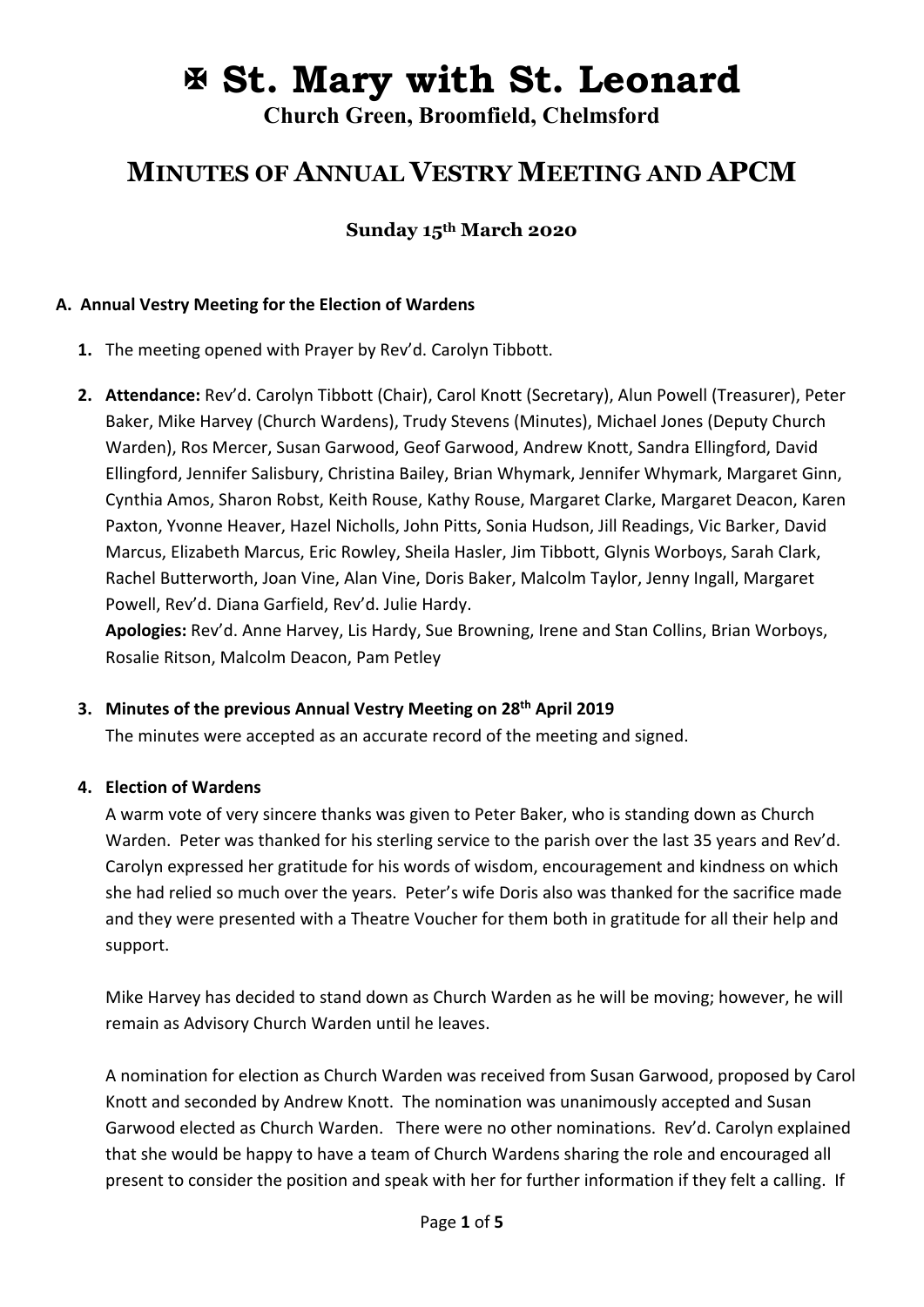anyone else comes forward they could stand in and be co-opted onto the PCC until the next APCM.

# **5.** Date of next Annual Vestry Meeting: This will be Sunday 7<sup>th</sup> March 2021.

Peter Baker gave a vote of sincere thanks to a number of people he had worked alongside during his 35 years as Warden including: Ted Williams, Margaret Deacon, Margaret Powell and Michael Jones. He also thanked the whole congregation for their support. He said it had been a rollercoaster ride but one he had enjoyed and will miss. He remembered vicars David Ritson, Peter Ball, and Carolyn who had served during his period of office and he thanked them for their guidance over the years. Peter gave thanks to God who was always there guiding and helping, and gave grateful thanks to his darling wife who supported him throughout his role as Church Warden. Peter commented he was thankful that he did not have to apply for a Faculty to enable him to retire!

The meeting finished at 11:56.

# **Signed**

#### **Rev'd Carolyn Tibbott Chair**

# **B. Annual Parochial Church Meeting**

# **1. Appointment of clerk to the meeting**

Carol Knott was appointed as Clerk to the meeting, with Trudy Stevens taking the Minutes.

**2. Attendance:** Rev'd. Carolyn Tibbott (Chair), Carol Knott (Secretary), Alun Powell (Treasurer), Susan Garwood (Church Warden), Mike Harvey (Advisory Church Warden), Trudy Stevens (Minutes), Michael Jones (previous Deputy Church Warden), Peter Baker, Ros Mercer, Geof Garwood, Andrew Knott, Sandra Ellingford, David Ellingford, Jennifer Salisbury, Christina Bailey, Brian Whymark, Jennifer Whymark, Margaret Ginn, Cynthia Amos, Sharon Robst, Keith Rouse, Kathy Rouse, Margaret Clarke, Margaret Deacon, Karen Paxton, Yvonne Heaver, Hazel Nicholls, John Pitts, Sonia Hudson, Jill Readings, Vic Barker, David Marcus, Elizabeth Marcus, Eric Rowley, Sheila Hasler, Jim Tibbott, Glynis Worboys, Sarah Clark, Rachel Butterworth, Joan Vine, Alan Vine, Doris Baker, Malcolm Taylor, Jenny Ingall, Margaret Powell, Rev'd. Diana Garfield, Rev'd Julie Hardy.

**Apologies:** Rev'd. Anne Harvey, Lis Hardy, Sue Browning, Irene and Stan Collins, Brian Worboys, Rosalie Ritson, Malcolm Deacon, Pam Petley.

# **3. Minutes of the APCM of 28th April 2019**

The minutes were accepted as a true record of the meeting and signed by Rev'd. Carolyn Tibbott.

# **4. Matters arising from the Minutes of the APCM 28th April 2019**

**4.7.** Independent Examiner: Bob Skingley sadly died in December 2019, Rev'd. Carolyn has passed on to his daughters heartfelt condolences to the family and our sincere gratitude for all his work over nearly 30 years as our independent examiner; appropriately, Sue Howlett undertook his funeral. The 2019 accounts were examined by John Wallis.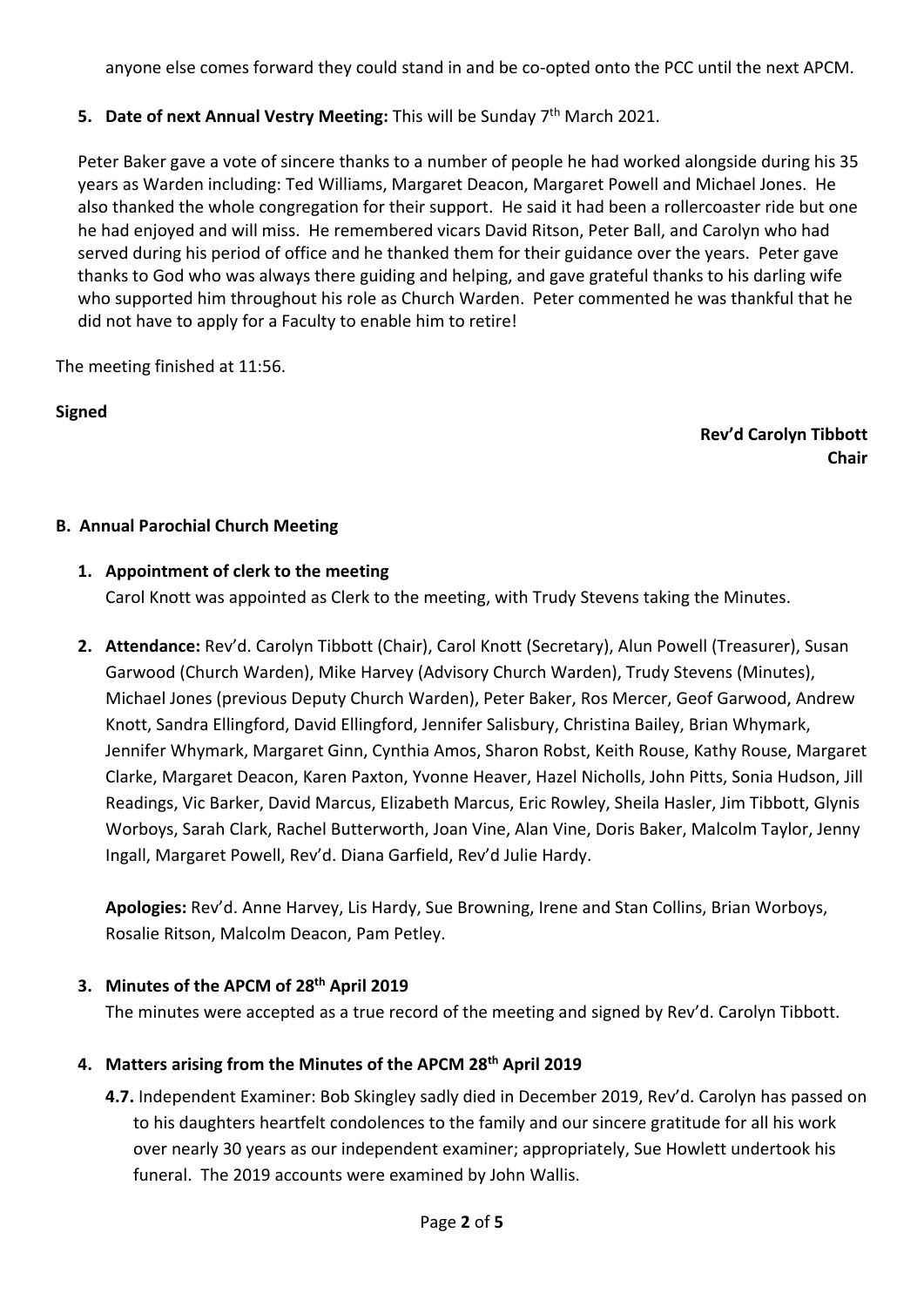**4.12.a)** Pilgrimage: The final amount raised from Malcolm Taylor's pilgrimage was nearly £3,000. Sincere thanks were given to Malcolm; and to the Cottage Gardeners Society who raised £750 by nominating the spire fund as their charity of the year.

#### **5. Comments on the Annual Review**

Rev'd. Carolyn commented on how she was always amazed at how much goes on within the church and thanked Alun Powell for looking after the finances; Carol Knott and Trudy Stevens for the administration; the Church Wardens; Kathy Rouse for doing the electoral roll; the Deanery Synod Representatives: Kathy Rouse, Ros Mercer and Jill Readings; and the ministry team, both ordained and those who undertake pastoral work within the community. Rev'd Carolyn gave a very big thank you to all involved in the work of this church for their passion and the care with which the work is undertaken. She urged people to carry on being creative and caring, serving the church and the community, and anyone with ideas about new activities or new ways of doing things were invited to speak to Carolyn.

Sincere thanks were given to all who produced their reports so much earlier than usual for inclusion in the Annual Review; and to Alun and Carol who compiled it. Two corrections were noted with apologies: page 4, the Standing Committee met on five occasions, not four; and page 11, monies raised from the Christmas Card went to Sanctus not CHESS.

No comments were made by those present.

#### **6. Presentation of Accounts:**

Alun reiterated thanks to Bob Skingley for his great support to the treasurers over the many years and gave thanks to John Wallis who stood in for this year so promptly and with minimal notice. He also thanked the cash counting team who meet on Monday mornings and to all who support the church financially and keep the church going with their time and their talents.

Regarding the accounts for the year ended 31 December 2019, as presented in the Annual Review, two errors were noted: on page 16, total cash funds in the unrestricted funds column should read £82,533.80 (rather than £82,530.80); and page 17, under f) Charitable Giving, the amount of £105.10 was given to Sanctus not CHESS.

St Mary's was in surplus for 2019 thanks to two bequests amounting to £45,000. A second tranche of money from one of those bequests, which should be substantial, is likely to be received in 2020.

No questions were raised by those present.

Thanks were given to Alun by Rev'd. Carolyn for all his work in preparing the accounts; for finding someone so swiftly to audit the accounts this year; and also for his budgeting and taking care of peoples' gifts that enabled us to do all that we have. She also thanked the congregation for their generosity, both to the church and to the charities we support.

# **7. Election of Deanery Synod Representatives**

A new term of the Deanery Synod commences in 2020, so elections of individuals would be for a three year term. Nominations for election were received from: Jill Readings – proposed by Margaret Powell and seconded by Ros Mercer;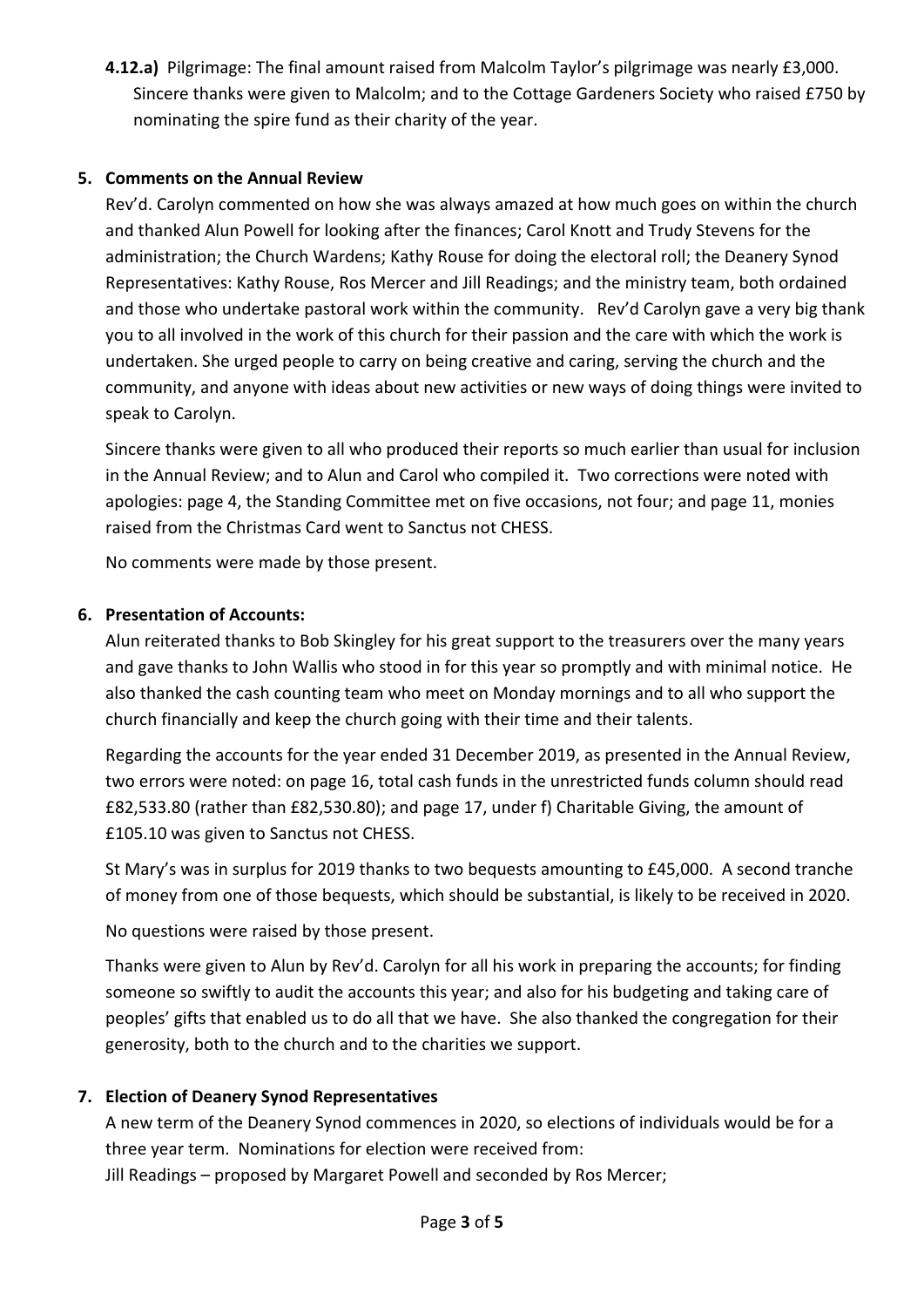Kathy Rouse – proposed by Sue Garwood and seconded by Jim Tibbott; Ros Mercer – proposed by Sandra Ellingford and seconded by Jill Readings. All three were elected unanimously. Thanks were given to them for the work they continue to do for us on the Deanery Synod.

#### **8. Election of PCC members**

Very sincere thanks were given to Michael Jones, who is standing down from the PCC, for his faithful service to the PCC and the Standing Committee and his work as Deputy Church Warden. He was presented with a houseplant for his new home. Peter Baker is standing down from the PCC also.

Nominations for election to the PCC were received from: Yvonne Heaver – proposed by Kathy Rouse and seconded by Mavis Tebby; Karen Paxton – proposed by Vic Barker and seconded by Rev'd. Diana Garfield; Geof Garwood – proposed by Carol Knott and seconded by Andrew Knott. All three were elected unanimously.

#### **9. Election of Sidespersons**

Sidespersons are now elected by the PCC. Peter Baker and Sean Casey (already acting) have been added to the list, whilst Margaret Clarke, Alun Powell and Margaret Powell have come off the list. New sidespersons would be very welcome.

#### **10. Youth Synod report**

Rev'd. Carolyn read out the following report written by Grace Booley, our representative on the Youth Synod, as Grace was unable to be present:

"The youth synod is a group of around 15 children aged around 12 to 17 from across Brentwood diocese. We meet 4 times a year at guy harling's in Chelmsford and discuss a range of topics from refugees to homophobia within the Church of England community. I feel that I have learnt a lot from going to this group for the last couple of years and highly enjoy going to the meetings. Although I am one of the youngest in the group and the topics are often challenging, bringing up many contrasting views I think it is essential for the church to continue asking and listening to the youths' modern and new ideas. During May last year we had a big meet up with children from other diocese as well as our own, on this day we did lots of different activities that encouraged us to debate and our ideas were discussed at the church council. As a result of our synod the church council now has a young adult of 16 to represent us at their debates. Their role is to voice what the youth has to say which I think will really help the church reconnect with young people."

Rev'd. Carolyn commented that we are very grateful to Grace for attending the Youth Synod. The church is trying to establish appropriate links with our youth and The Light Group is one of the groups that is flourishing.

#### **11. Any Other Notified Business**

There were no notified business items submitted prior to the meeting.